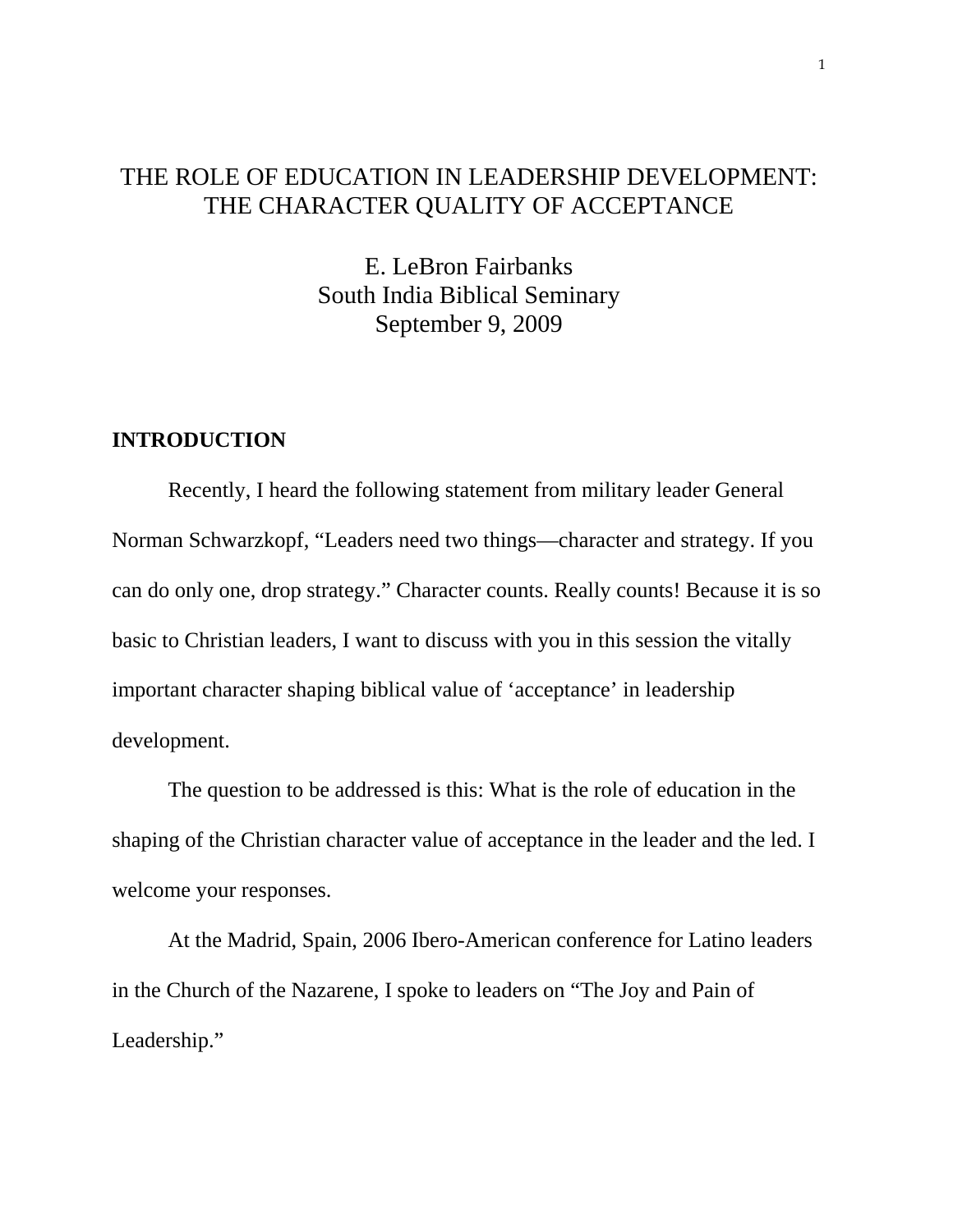



 I discussed the "pain" we experience when leaders hold tightly to a 'vision' of the future while ACCEPTING the 'realities' of the present, especially good and godly people who do not embrace the vision we have for our ministry assignment. This leadership position often produces pain for the leaders.

 Seven anchors were discussed to hold us steady in these times of conflict or collusion:

| * speak gracefully | * forgive freely  | *pray earnestly |
|--------------------|-------------------|-----------------|
| * live gratefully  | * lead decisively |                 |
| * listen intently  | * care deeply     |                 |

These "anchors" were suggested for leaders to hold us steady in the midst of pain (or storms) while leading others within the faith community for which we are responsible. I now see more clearly that some basic ATTITUDES are required in order for the leader to use the anchors referenced above.

In this session, I want to focus on one distinctively Christian attitude that leaders must cultivate if we are to be worthy of our identity as Christ-like leaders. I speak of the ATTITUDE OF ACCEPTANCE.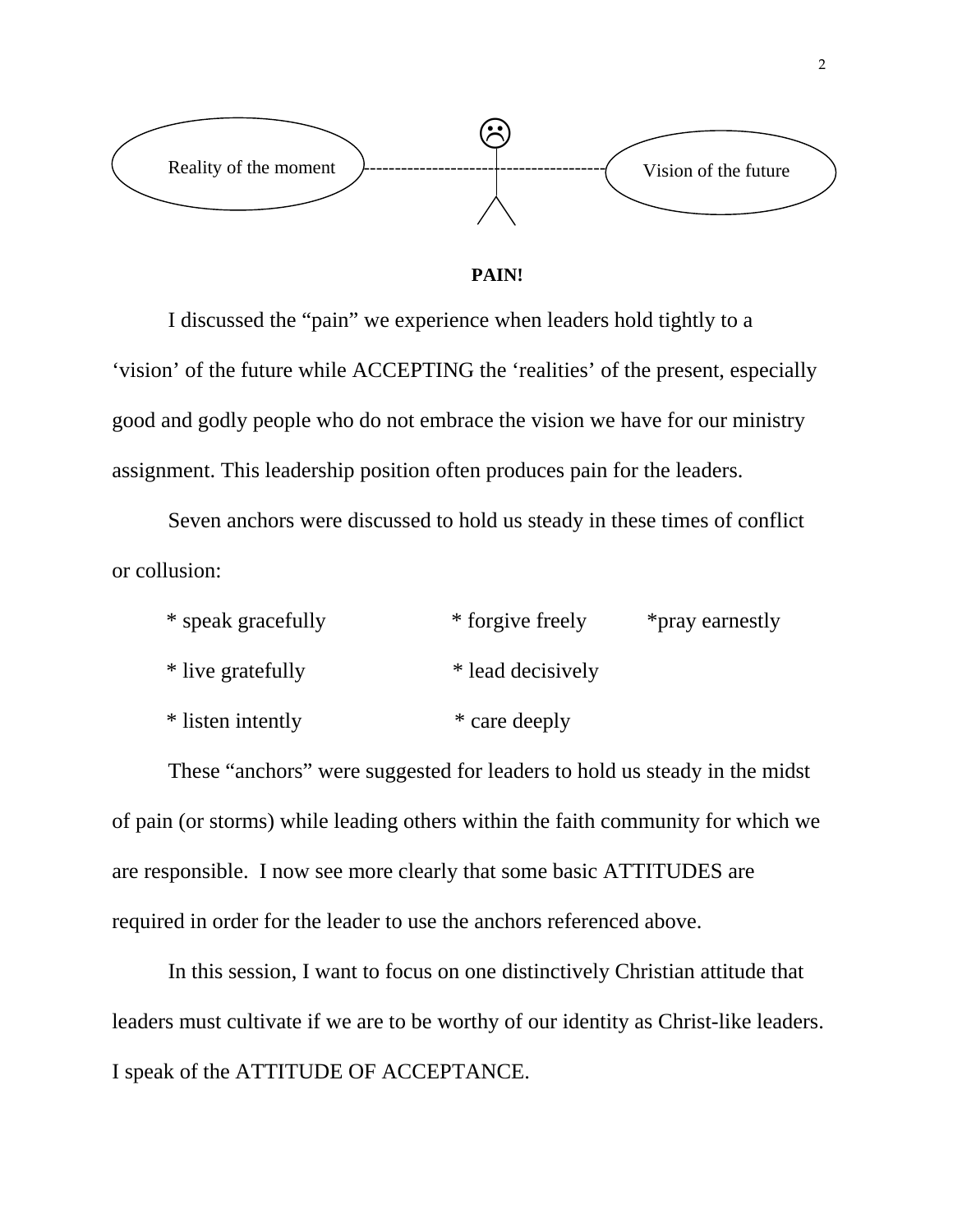The author of the book, *Cross Cultural Connections*, states that "what John 3:16 is to the unbeliever, Romans 15:7 is to the believer. Romans 15:7 reads: Accept one another then, just as Christ accepted you, in order to bring praise to God." Increasingly, this ATTITUDE of ACCEPTANCE must identify and define us as biblical servant leaders. It is the heart of all we are.

"Acceptance" is the ability to communicate value, regard, worth and respect to others. It is the ability to make people feel significant, honored and esteemed. This is leading "with the mind of Christ." To intentionally accept and serve others is to love them.

Acceptance of others, as defined, does not imply acceptance of their ideas or behavior. We may differ with gusto on theological issues, for instance. If, however, we desire to witness the "miracle of dialogue," then listening attentively to them and accepting them as persons created by God and thus worthy of our regard and respect are critical first steps toward a transformative encounter.

 Acceptance is a profound biblical principle for Christian leaders, especially when good and godly people collide over vision and values in a community of faith.

What is the opposite of acceptance? Is it not rejection? How does the rejection by others make **you** feel? How do you think rejection of **others** makes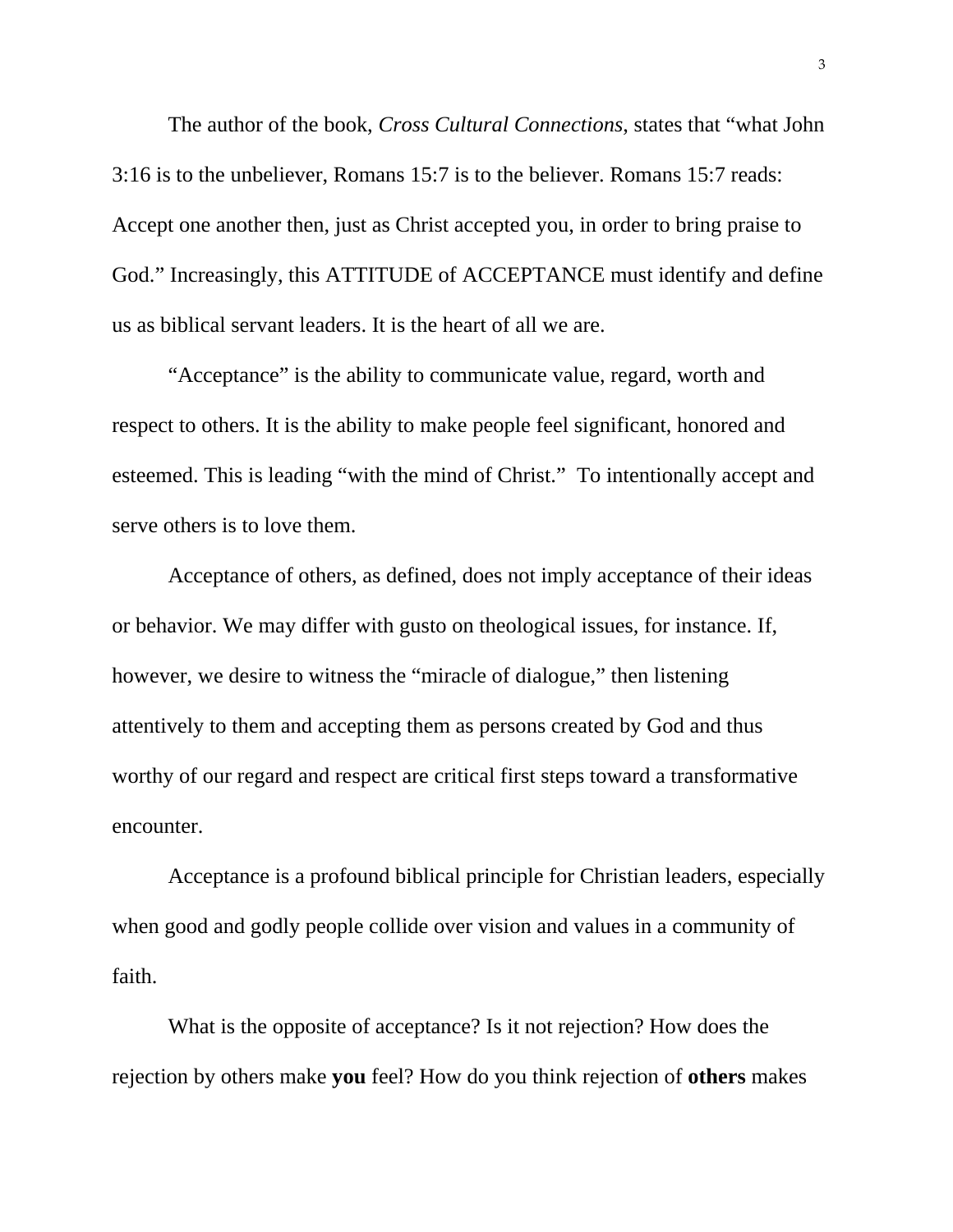them feel? How does rejection of others within a community of faith affect your own relationship to God?

I believe this grace-filled acceptance of others is a core Christian leadership quality that must be cultivated. And, I am convinced that an ATTITUDE OF ACCEPTANCE is shaped and nurtured by three compelling convictions about:

- who we are as the People of God;
- what we are to do in the work of God; and
- how we live together as the family of God.

And these convictions become driving forces within us as we live and lead with an *acceptance* of those with whom we live and work. Let's explore these three convictions.

## *Conviction #1: ACCEPTANCE OF OTHERS is rooted in A VISION FOR MINISTRY*

 A vision is a consuming, fervent and compelling inner picture. It is seeing what others do not see. At the very heart of servant leadership is a *theological vision* of our identity within the Christian fellowship. Notice the biblical imagery that defines our relationship with other Christians. We are:

- "Brothers and sisters in Christ"
- "Members together of Christ's body"
- "A fellowship of God's people"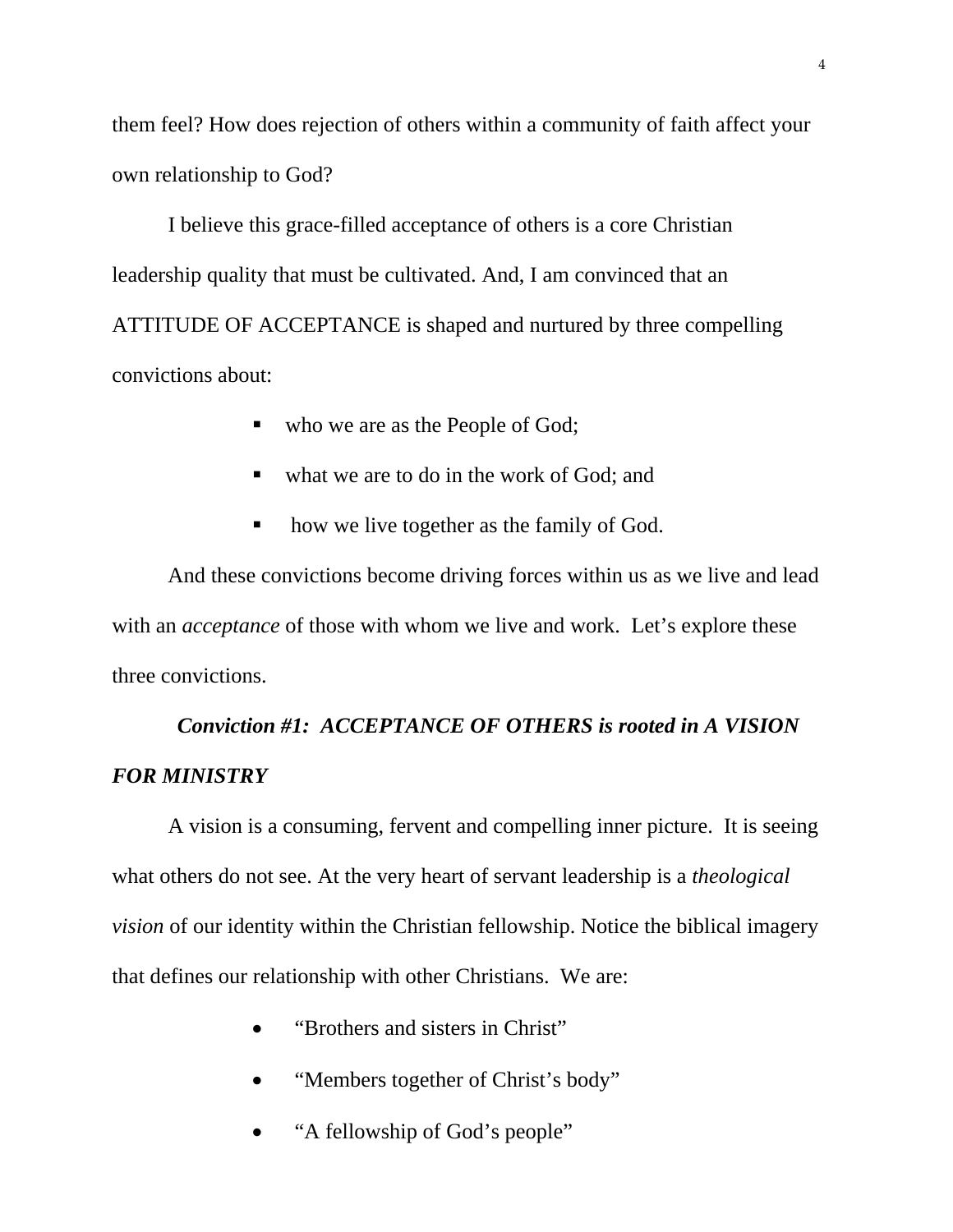- "A microcosm of the Kingdom of God on earth"
- "A community of faith"
- "A sacramental community in and through which the grace of God flows.

# NEVER LOSE THE VISION THAT WE ARE THE **GRACED**, **BLESSED, CALLED AND GIFTED** PEOPLE OF GOD!

 Effective Christ-like leadership is grounded in these biblical perspectives of the Christian community and not just in organizational skills. Of course, skills are needed. However, sharp skills without Christian motives easily lead to manipulation. The primary orientation and motivation of our actions as servantleaders must be deeply theological.

 The People of God are **CALLED** AND Spirit-empowered to incarnate *His* healing, guiding, sustaining and reconciling work in the lives of those with whom we work and live. ALL Christians are called to this ministry of serving others in Jesus' name!

 You and I may be specifically called to and gifted as a pastor, teacher, evangelist, musician or missionary, but we are on a leadership journey to use OUR gifts and graces in developing the equally specific gifts of OTHERS—The People of God whom we lead.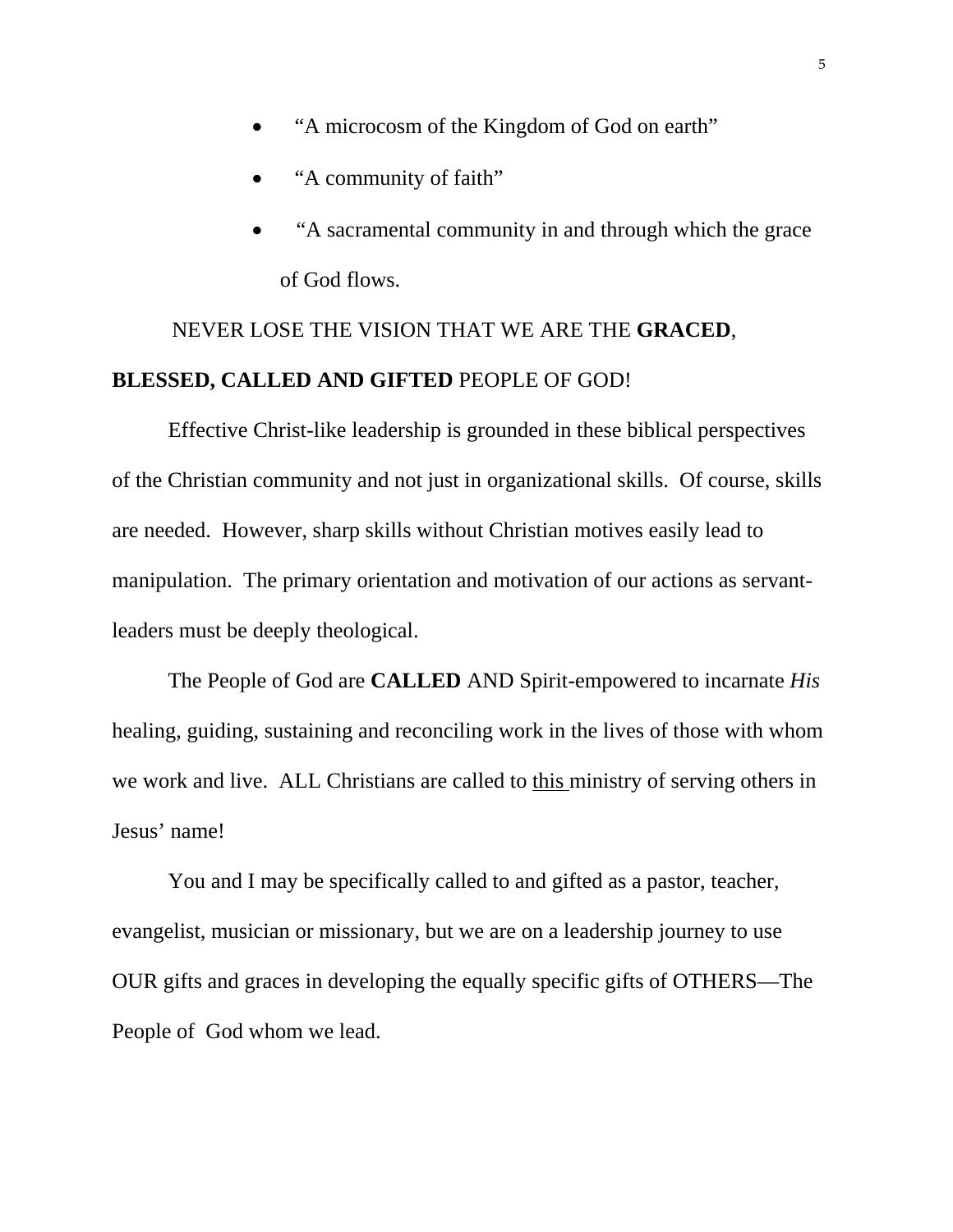**Perhaps the following outline of my model of ministry will summarize this discussion on ministry and will conceptualize the relationship of the leadership ministry of the pastor-teacher to the ministry of the People of God whom he/she serves.**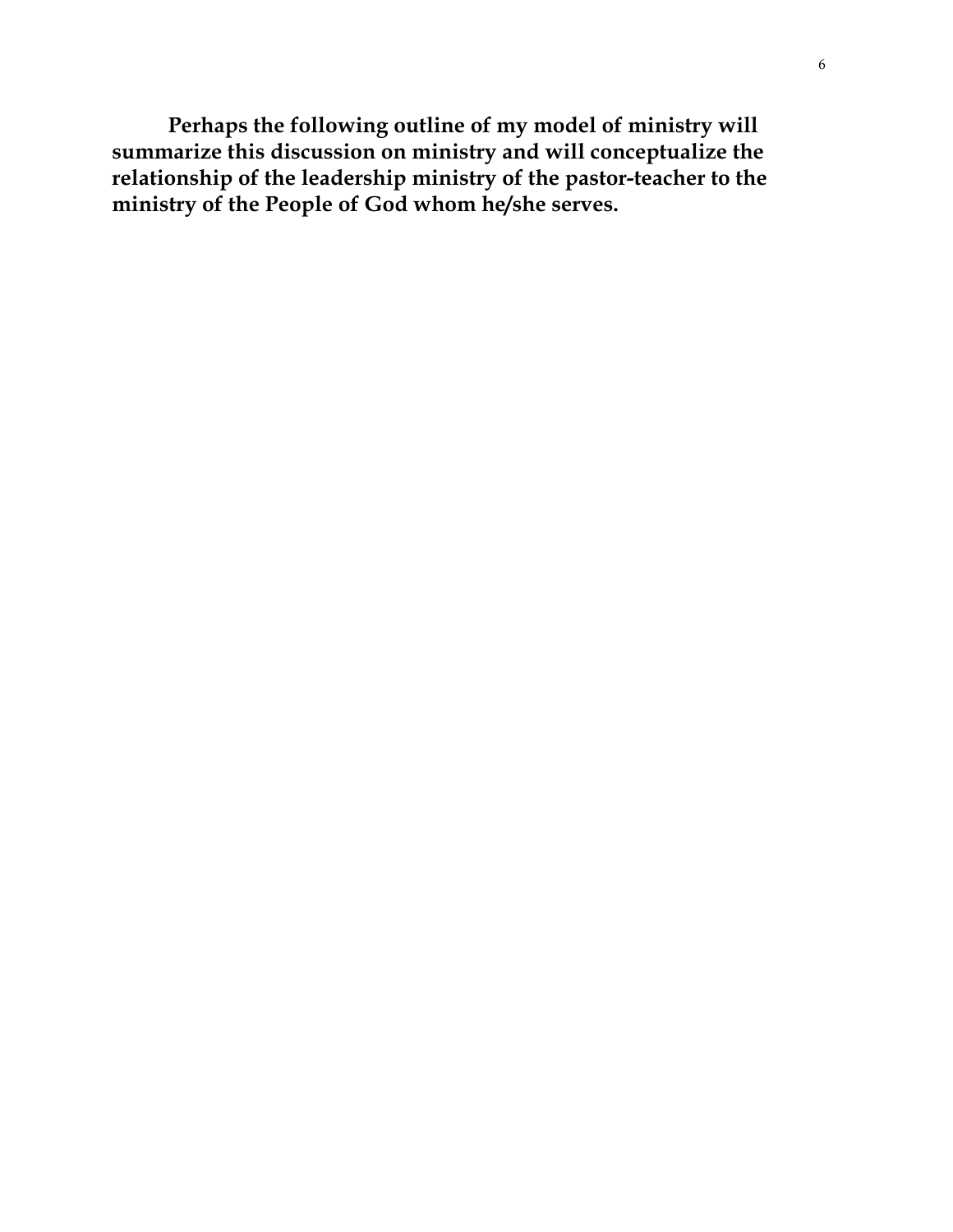## **Figure 1.1**

Leading the People of God – Theme One - PASSION 7

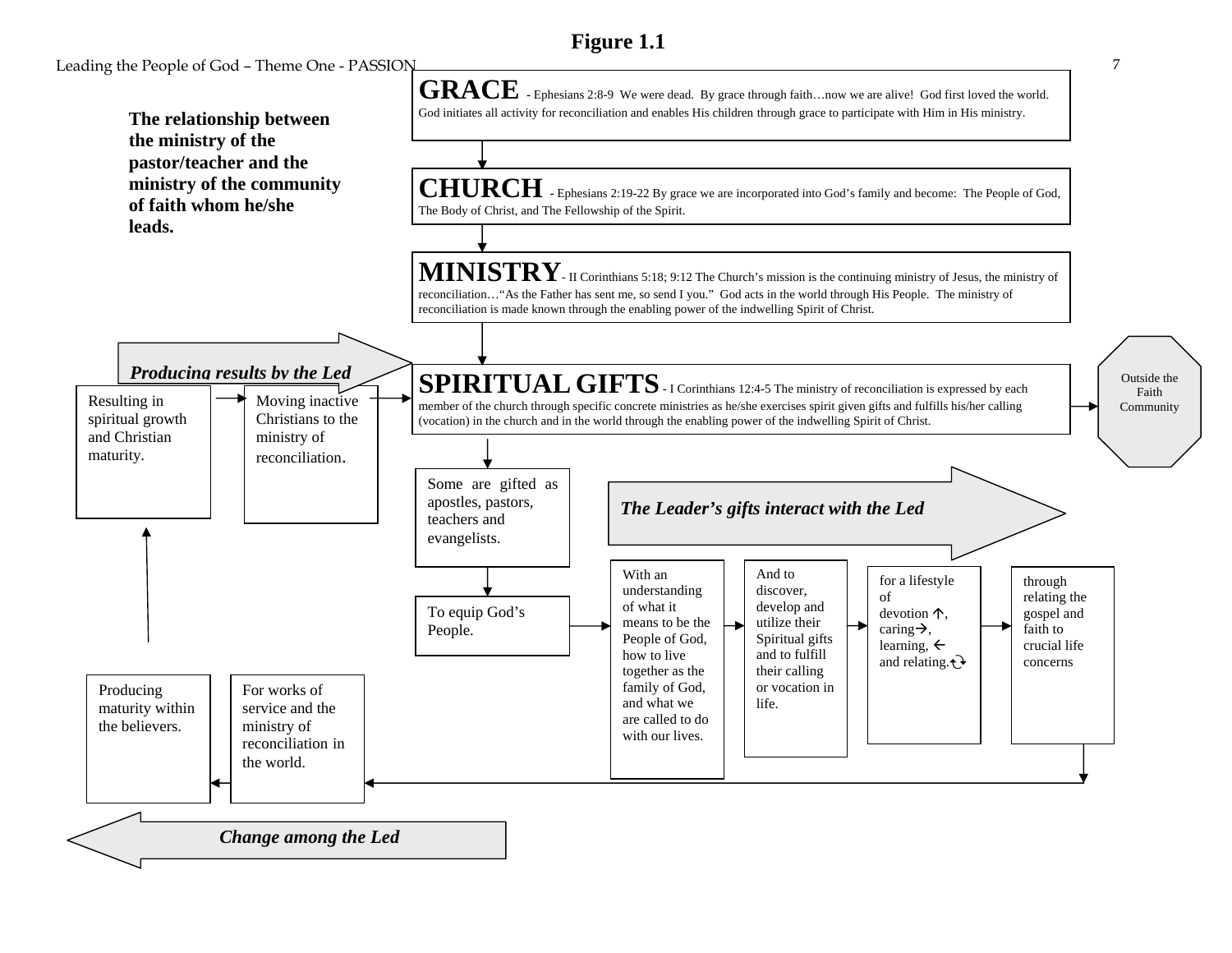This leadership call and command to **accept**, **serve and equip** the People of God must increasingly define and shape our *vision* for *ministry.* What a vision! We accept and embrace **all** who profess Jesus as Lord because they are the **graced, blessed, called and gifted People of God** with a ministry to each other and mission to the world!

What a vision! We accept and embrace all who profess Jesus as Lord because THEY ARE THE GRACED, BLESSED, CALLED AND GIFTED PEOPLE OF GOD WITH A MINISTRY TO EACH OTHER AND A MISSION TO THE WORLD!

 *Conviction #2: ACCEPTANCE OF OTHERS is rooted in A PASSION FOR FORMATION.* 

Christian leadership is humble service to others…for the purpose of enabling them, through teaching and example, to live their lives under the Lordship of Christ, and to understand, accept, and fulfill their ministry to each other and their mission to the world.

*E. LeBron Fairbanks* 

Leadership, according to the late Dr. Harold Reed, "is known by the

personalities it enriches, not by those it dominates or captivates."

This perspective on leadership will force some probing questions:

How can *my* ministry of servant leadership enable *others*

to fulfill *their* ministry to each other and *their* mission in

the world?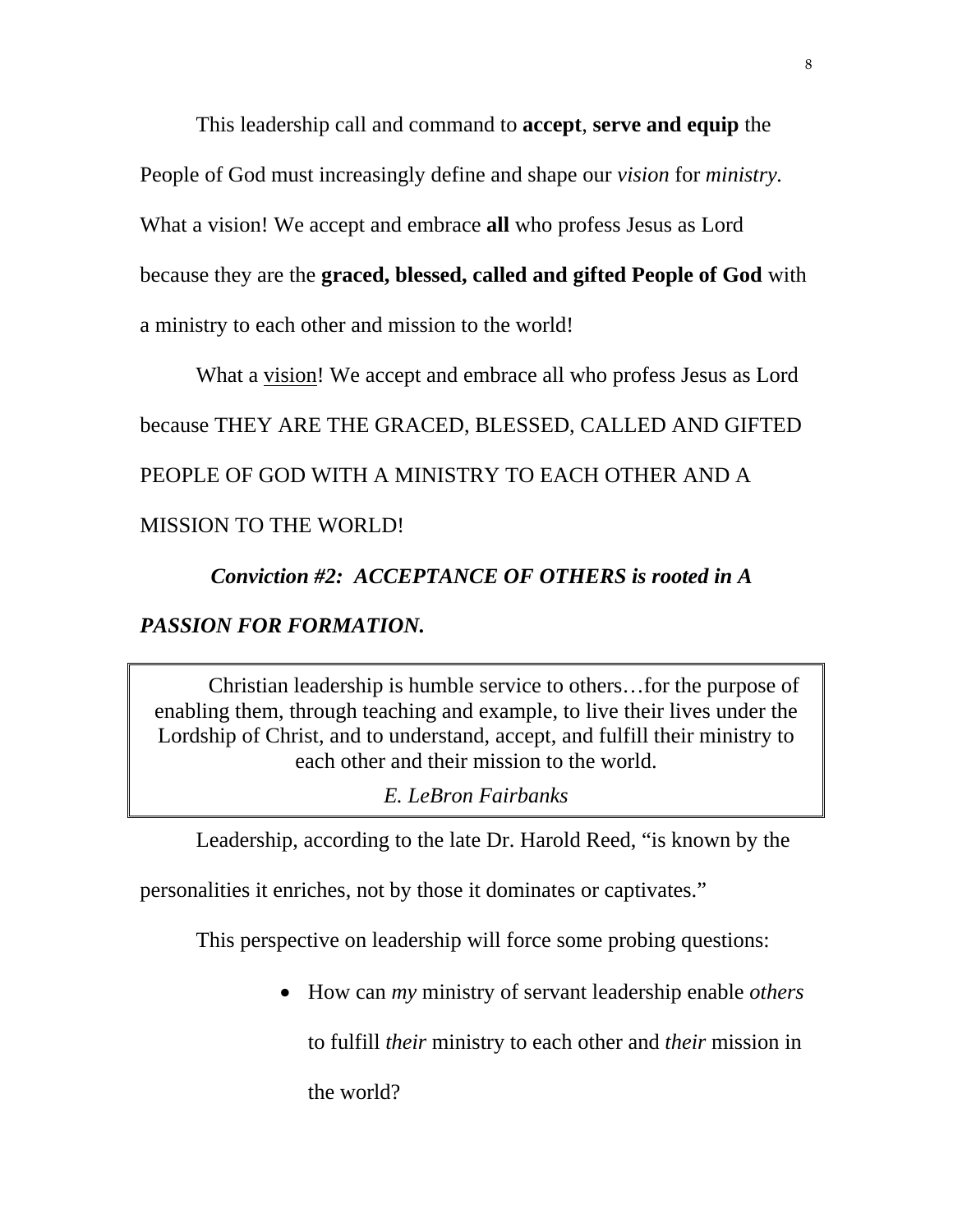- Are the people being served growing as Christians?
- Are they themselves becoming servants?

These are crucial concerns for leadership in the community of faith.

 All Christians—even those who sometimes make life so difficult—are *called* and gifted for the ministry of Christ. Tempting as it may be, Christian leaders will not ignore even the most "challenging" people. They remain our responsibility—demanding keen insight, deep "caring" and Spiritempowered understanding. Are we up to the challenge?

Paul is not so much talking about administrative *techniques* but Christian *attitudes and values* underlying our actions and activities.

 We passionately desire for our faith community to mature in their faith and to participate with God in the reconciling of a lost world to Himself! With the Apostle Paul, we remain intense and focused on equipping our people to "walk worthy" of their calling.

The fourth chapter of Ephesians begins with the challenge to walk worthy of our calling as Christians. The characteristics of the person "walking worthy" follow the challenge. We are instructed to be gentle, humble, patient and supportive of each other (v2) through "speaking the truth in love"  $(4:15)$ .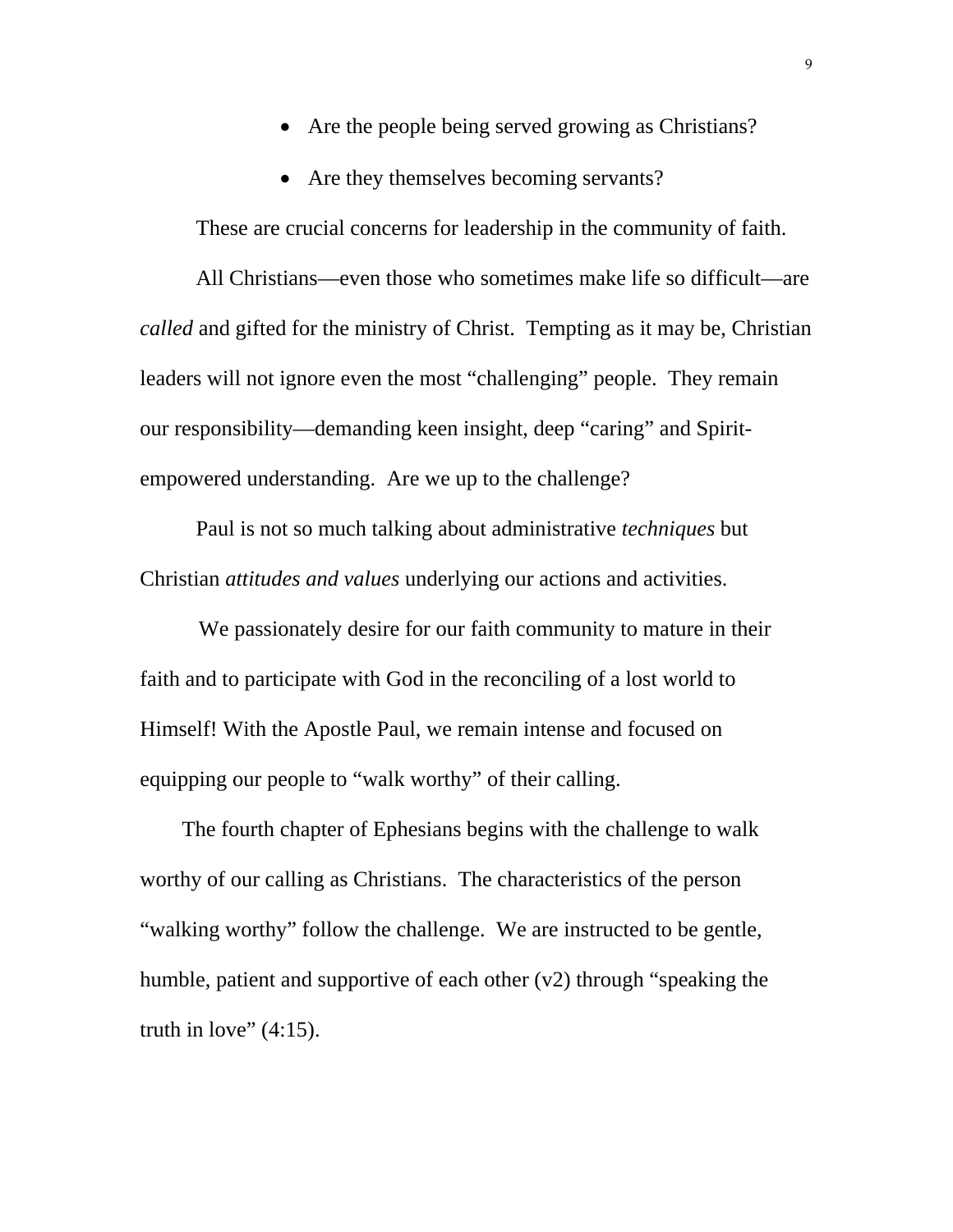Ephesians 4:25-32 provides more specific direction on how Christians are to "speak the truth in love." Let me explain by way of diagram.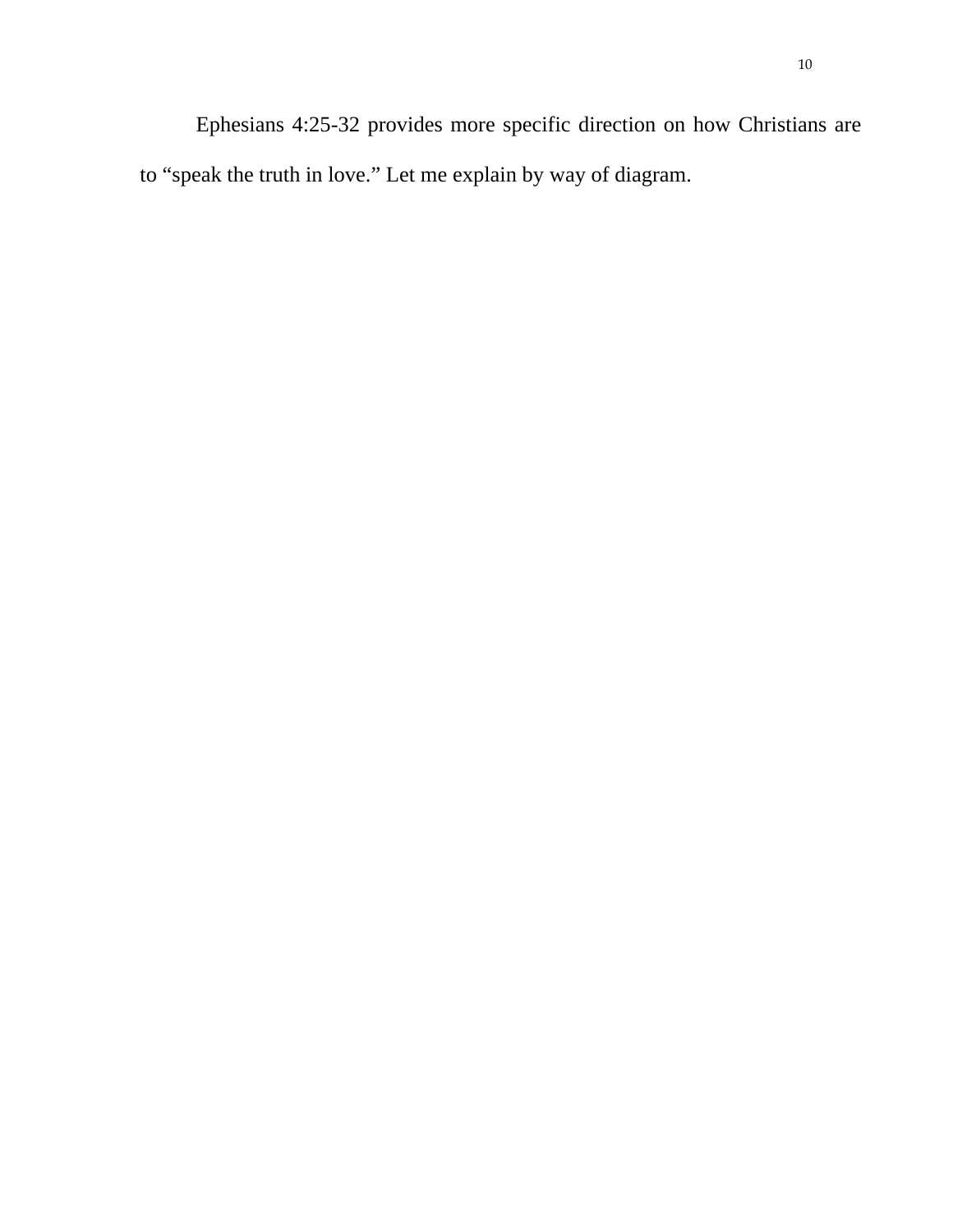

# **THE PEOPLE OF GOD**

We are co-laborers together in t he body of Christ (v. 25). The people with whom we work are God's own creation. Because of this fundamental Christian conviction, we can *be honest* with the believers; *immediate* in dealing with conflict; *up-building* with our words; and *forgiving*,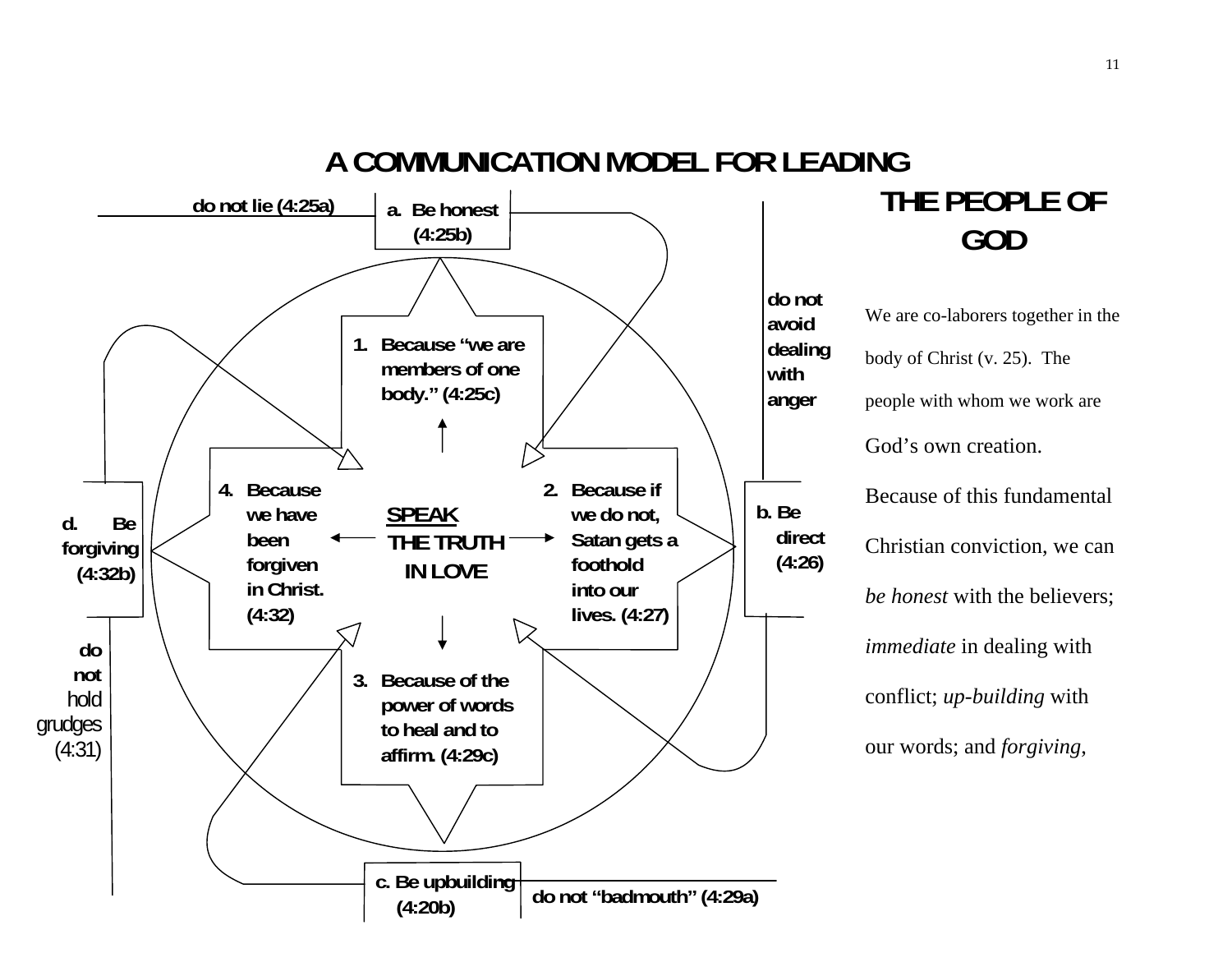even when others do not forgive us. Words and deeds done by others to us must never be permitted to create bitterness and resentment within us.

When we ignore our "family" relationship with Christ and treat those with whom we work as "means to an end,"--persons to be manipulated for our purposes--Satan gets a "foothold" into the Christian community. The enemy of our soul laughs at unresolved conflict, which divides the fellowship of the faithful.

Our words are to be channels of God's grace to others (Ephesians 4:30). Dialogue, for Paul, is a sacrament. And God's forgiveness frees us to take the initiative in forgiving those who hurt us. When we do not live together by these guidelines as a Christian community, the Spirit of God is grieved (Ephesians 4:30a). In reviewing Ephesians 4:25-32, we as leaders see more clearly the means by which to "maintain the unity of the Spirit through the bond of peace," and, in so doing, walk (lead) worthy of our calling as leaders.

This, I believe, is what it means in practical terms to relate our holiness testimony to a holiness lifestyle of leading. The opening verses of the following chapter (Ephesians 5:1-2 NIV) challenges us to:

> "Be imitators of God, therefore, as dearly loved children and live a life of love, just as Christ loved us and gave himself up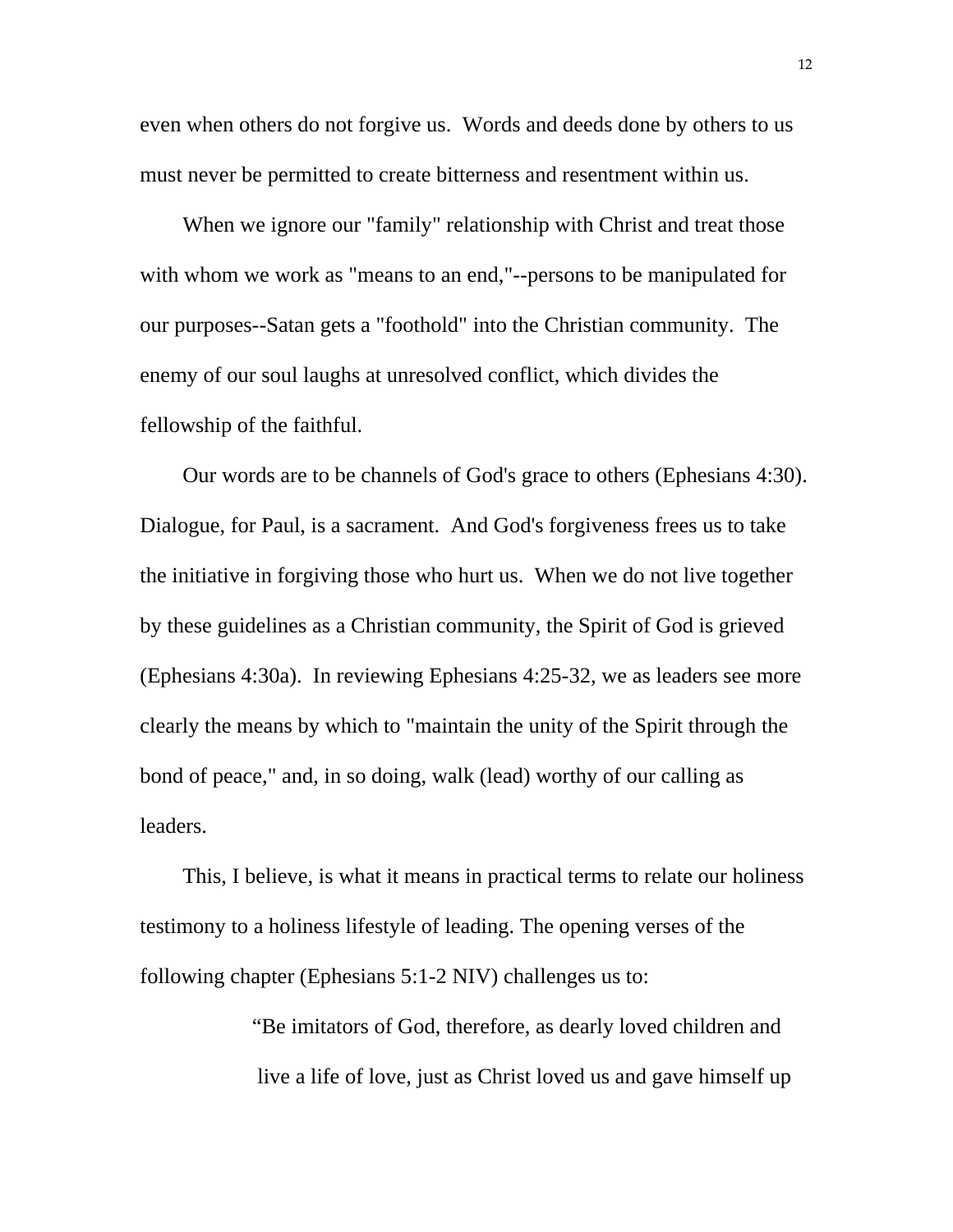for us as a fragrant offering and sacrifice to God."

The means by which we can live and lead with "a life of love, just as Christ loved us" is identified a few verses later (Ephesians 5:18b-21 NIV).

> "…be filled with the Spirit. Speak to one another with psalms, hymns, and spiritual songs. Sing and make music in your heart to the Lord, always giving thanks to God the Father for everything, in the name of our Lord Jesus Christ. Submit to one another out of reverence for Christ."

**What are we to do in the work of God?** We are passionate about shaping and forming CHRIST-LIKE disciples and leaders for **their** ministry to each other and **their** mission in the world.

Again, AN ATTITUDE OF ACCEPTANCE is rooted in a PASSION FOR FORMATION.

## **Conviction #3: ACCEPTANCE OF OTHERS is rooted in AN OBSESSION FOR COMMUNITY.**

 Let me probe more deeply. As you think of your leadership environment—home, community, district, church, region, denomination who do you have the most difficulty accepting? As you view yourself as a leader of leaders, what kind of person is hardest for you to accept?

\* Why do you think this is so?

\* How do you think this makes God feel?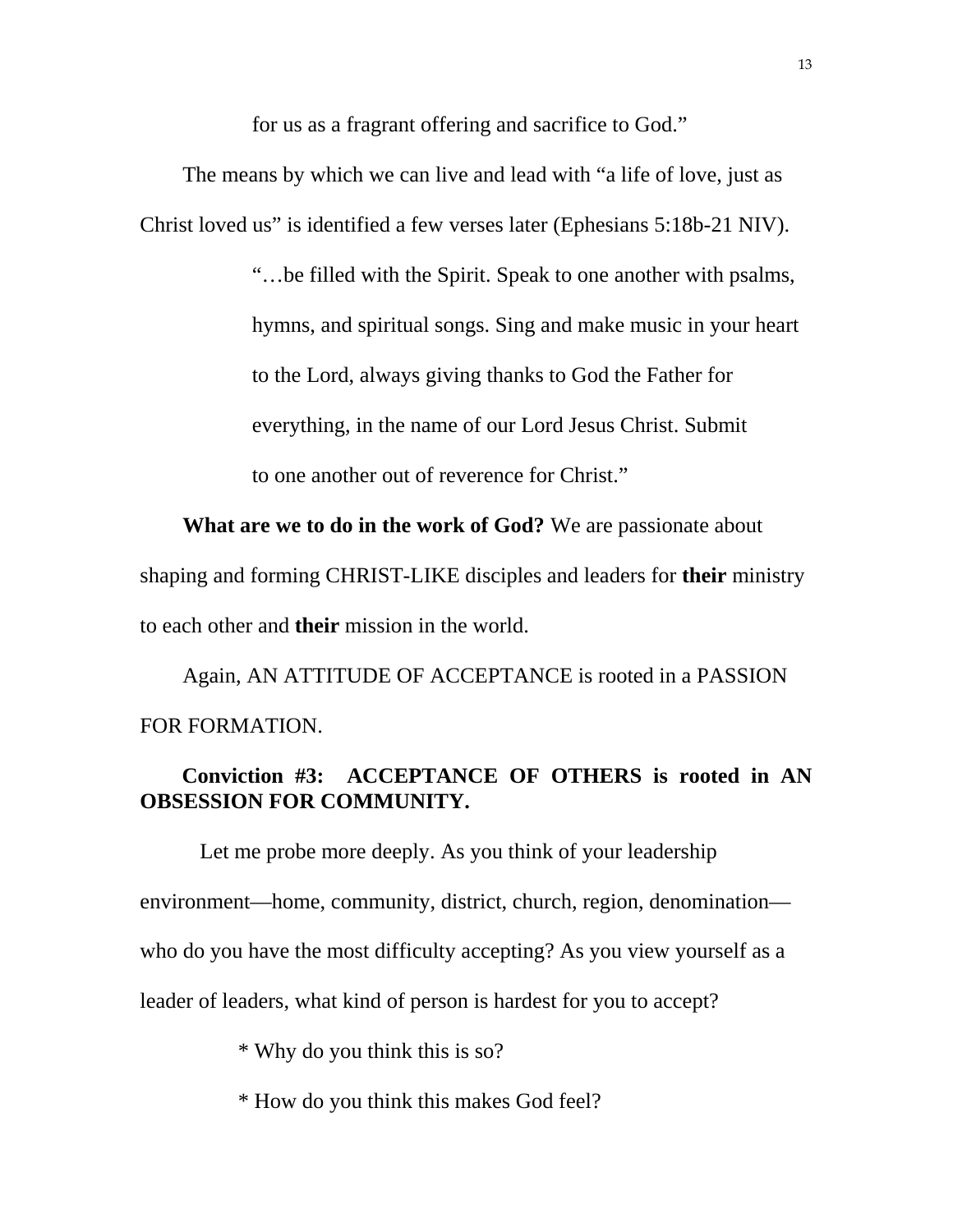\* How do you think God sees that person—or those persons?

\* How does your response affect your own relationship to God?

 The overarching question is this: How can we increasingly reflect an acceptance of others with the community of faith we serve?

Dietrich Bonhoeffer in *Life Together: The Classic Exploration of Faith in Community[1](#page-13-0)* , lists seven expressions of ministry by which a Christian community must be judged and characterized.

### **1. The Ministry of Holding One's Tongue**

"He who holds his tongue in check controls both mind and body," James tells us. "Do not let any unwholesome talk come out of your mouth..." is an admonishment from the Ephesians epistle. When this passage characterizes us, we will be able to cease from constantly criticizing the other person, judging him and condemning him, putting him in his particular place. We can allow the other to exist as a completely free person.

### **2. The Ministry of Meekness**

 $\overline{a}$ 

 This is "caring more for others than for self." "Do not think of yourself more highly than you ought," Paul tells us in Romans 12:3.

<span id="page-13-0"></span><sup>1</sup> Bonhoeffer, Dietrich. *Life Together: The Classic Exploration of Faith in Community*. San Francisco: Harper SanFrancisco, 1978.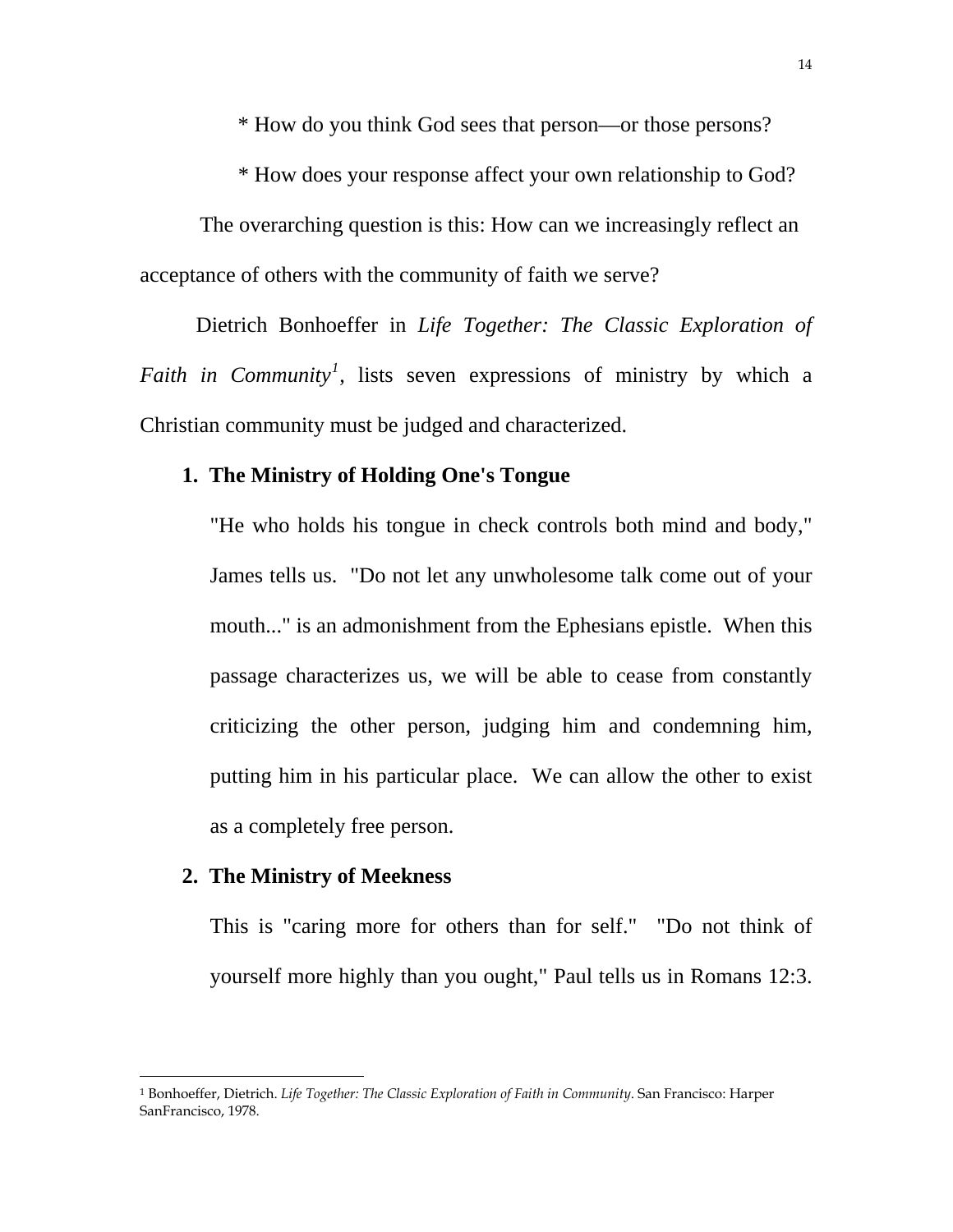John tells us to make no effort to obtain the praise that comes only from God. He who serves must learn to think first of others.

#### **3. The Ministry of Listening**

 The first service that one owes to others in the fellowship consists of listening. Listening can be a greater service to people than speaking.

#### **4. The Ministry of Active Helpfulness**

 Simply assist others within the Christian community in external matters, big and small.

### **5. The Ministry of Bearing (Supporting)**

 "Carry each other's burden" is the challenge of Galatians 6:2. Bearing means forbearing and sustaining one another in love. Ephesians 4:2 commands us to "be humble and gentle; be patient, bearing with one another in love."

#### **6. The Ministry of Proclaiming**

 This is the ministry of the word of God. Bonhoeffer does not mean the message of Scripture proclaimed in a formal setting such as in the worship service. He is referring to the free communication of the word of God from person to person. He is referring to that unique situation in which one person becomes a witness in human words to another, with Christian consolation.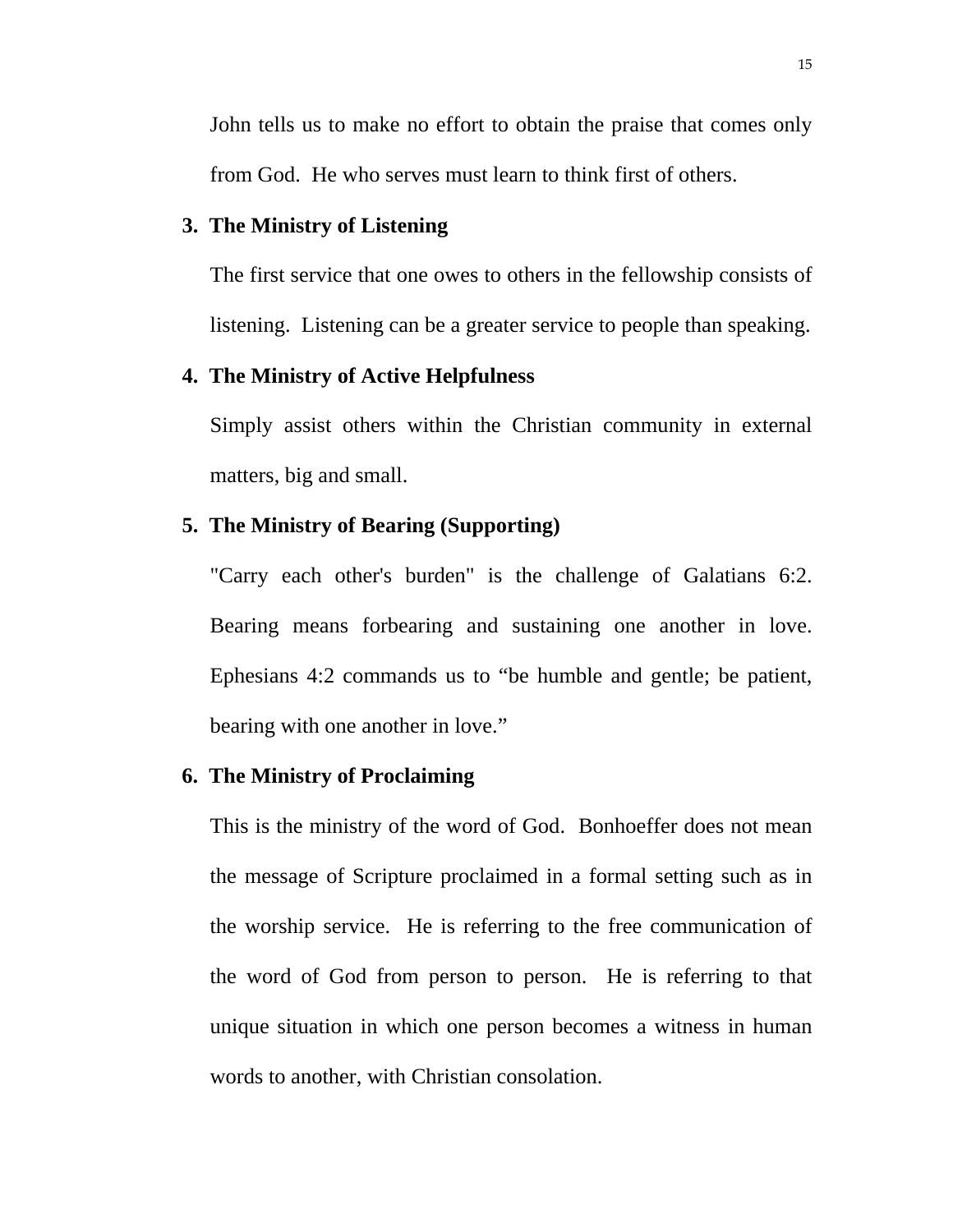#### **7. The Ministry of Authority (Leadership)**

 Jesus states in Mark 10:43, "Whosoever wants to be great among you must be first your servant, and whoever wants to be first must be your slave." This is the paradox of ministry. Jesus made authority in the fellowship dependent upon brotherly service.

 For Bonhoeffer, these practical expressions of Christian ministry provide the *context* that our specific ministries must function within. This is particularly true as it relates to the specific ministry of leadership.

 Permit me to share some **practical lessons on accepting others** within **our** community of faith as you and I work with the tension of holding to our vision for the future while holding just as firmly to the realities of the present.

1. Good and godly people often see things differently.

 2. Many issues over which we experience conflict are culturally based and not a violation of scripture.

 3. Differences that divide us have the potential to alienate members of the body of Christ and to impact negatively the work of God in our communities.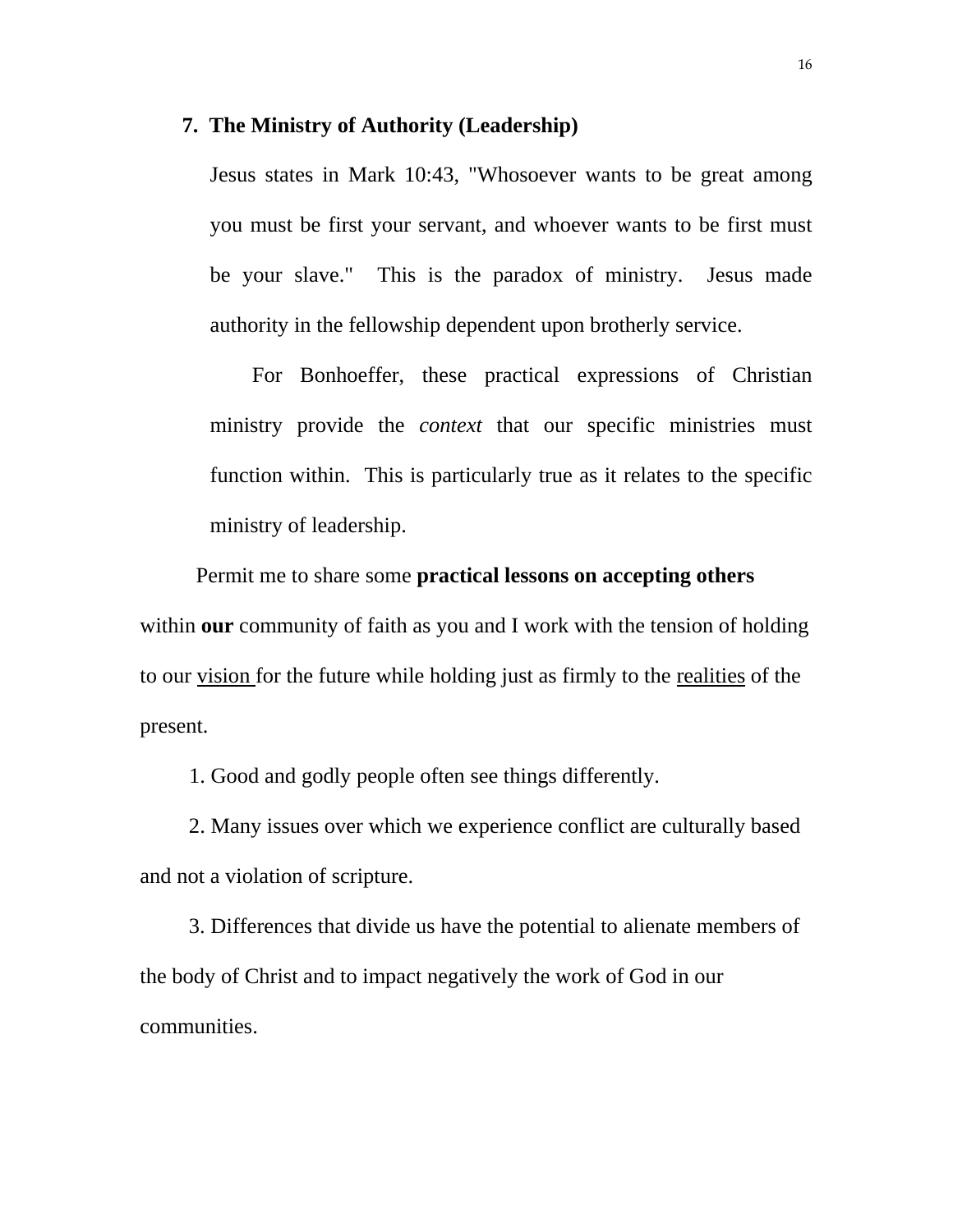4. Acceptance of our brothers and sisters in Christ who differ with us is to love, respect and honor them as God love them.

5. Acceptance of others implies that we can learn from them.

 6. We must find ways to communicate acceptance to those who have not yet bowed to the Lordship of Christ.

In times of conflict and collision within our faith community, we must find ways to increasingly:

| * speak gracefully | * forgive freely   | *pray earnestly |
|--------------------|--------------------|-----------------|
| * live gratefully  | * lead decisively, |                 |
| * listen intently  | * care deeply.     |                 |

A "community compulsion" is a must for the servant leader; imperative, even in the throes of conflict. Because relationships are so important, we "care enough to confront" others with a Christ-like spirit. Caring too much about the relationship to ignore destructive behavior, we speak the truth in love. It also means allowing others to speak truthfully to us.

Again, AN ATTITUDE OF ACCEPTANCE is rooted in AN OBSESSION FOR COMMUNITY where expressions of

I love you,

I accept you,

I respect you,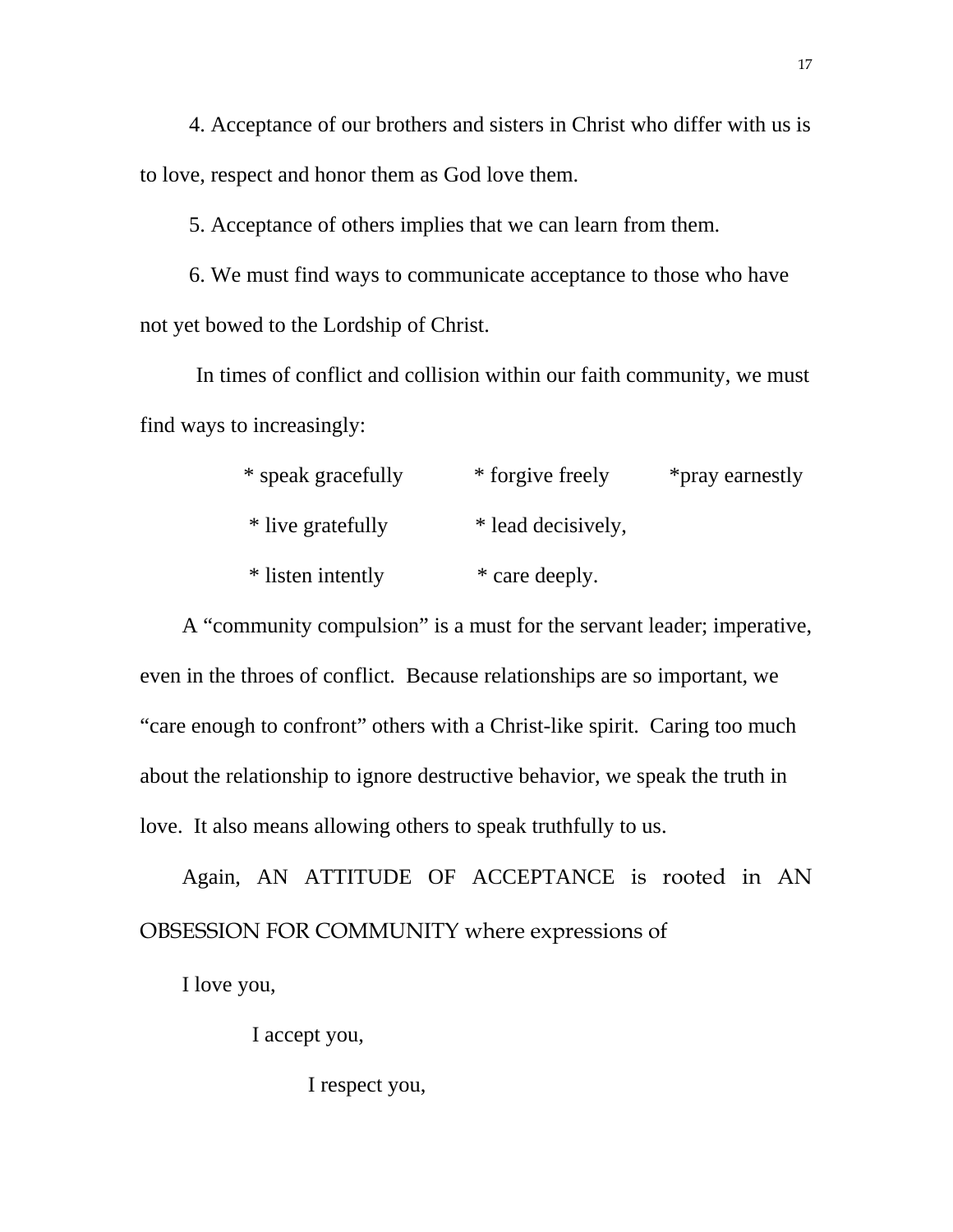I need you,

I trust you,

I serve you; and

I *forgive* you...

are increasingly given and received.

 Paul's instructions are not psychological in nature. They are deeply theological. They are the foundations for servant-leaders who are serious about leading *Christianly*.

## **The Role of Teaching…**

 Learning to communicate and teach a lifestyle within the community that is distinctly Christian—and self-giving at the core—is a daunting challenge and impossible to adequately discuss in this paper. I affirm wholeheartedly the four "C's" of Content, Character, Compentency and Context in the teaching-learning encounter. However, teaching for transformation biblical imperatives, theological foundations, faith community priorities, core Christian values and spiritual disciplines, depends to a significant degree on how well you and I *lived* that lifestyle and lead from scriptural essential principles.

 Jesus challenges in Luke 6:40, "When a student is fully trained he will become like his teacher." Ministry is always incarnated, is always lived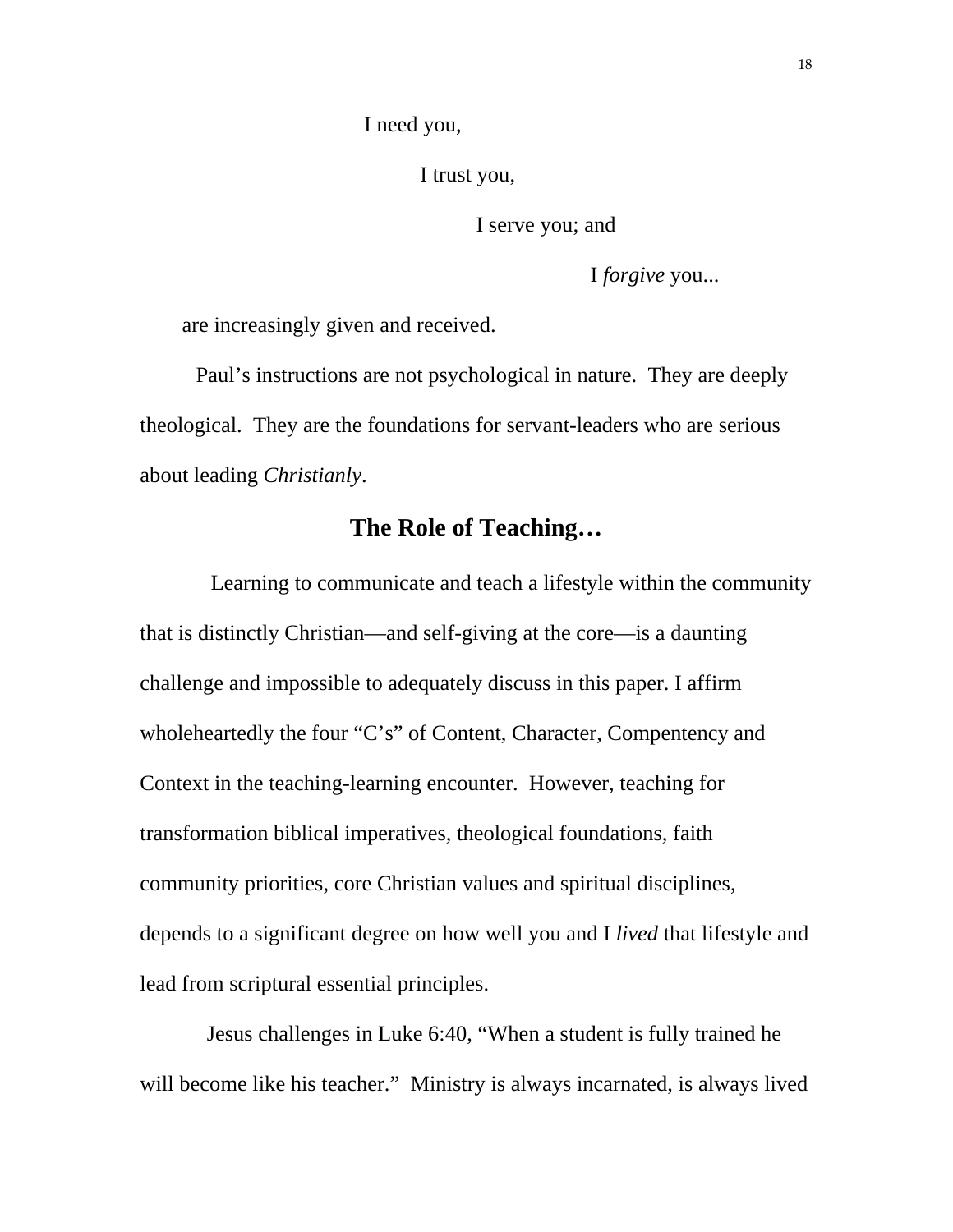out in mission and ministry to others! What do you want your community parishioners—to catch? It should be a servant spirit, committed to motivating, equipping and enabling others to also serve in Jesus' name.

 The principle of imitation is both demanded and demanding. Herbert Mayer, in his book, *Pastoral Care, Its Roots and Renewal*, reminds us that this principle was a key in Christian leadership for eighteen centuries. It is the Christian leader's responsibility to recapture it. Paul humbly instructed church leaders under his care to imitate him as he imitated Christ. The principle of imitation is the only way to effectively transfer vision, passion and obsession within the Christian fellowship. It must possess our thinking.

 Again, Paul's instructions are not psychological in nature. They are deeply theological. They are the foundations for servant-leaders who are serious about leading *Christianly*. You will ask yourself: "What does it mean to be a servant to those I must direct in the role of authority?" In other words, "What does it mean to be a servant *in the midst* of leadership expectations and functions?"

 Is not an "obsession with community" risky? Yes! Will there be misunderstandings, abuses, betrayals or pain? Absolutely! Is it worth it? The answer: Of course. You and I really don't have any choice! If we are to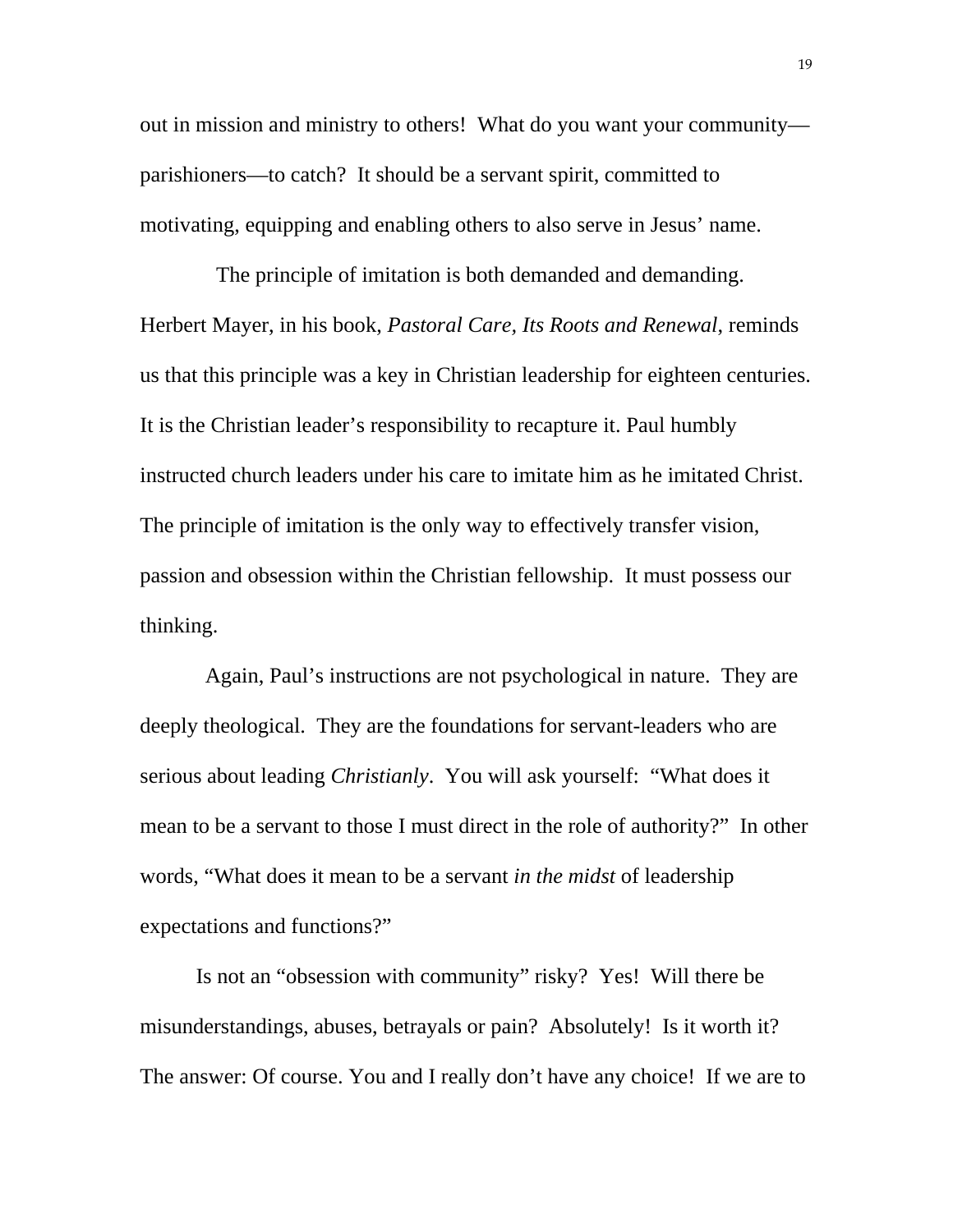model the leadership model of Christ, we must accept the risks—and serve people with humility, gentleness, patience and encouragement.

 You and I will be challenged. People will not see us as finished products. Rather, they will discover that you and I are in the center of an ongoing process of transformation into Christ-likeness (2 Corinthians 3:18).

 Our challenge is to lead from a reconciled and transformed heart. Captured by a vision for ministry, motivated by a passion for ministry formation, and characterized by an obsession for a Christ-like leadership lifestyle within the community, the faith community for which we are responsible—regardless of its size—will be life-giving, growth-producing, and *distinctly Christian*. Increasingly, this will *empower* our responsibility groups to reach out and serve others in Jesus' name.

#### **CONCLUSION**

How can leaders increasingly and consistently cultivate a Christ-like ATTITUDE OF ACCEPTANCE even in the conflict situations wherein we are called to lead? By nurturing three compelling convictions within the faith community about:

• who we are as the People of God (we are the graced, blessed, called and gifted children of God with a ministry to each other and a mission to the world);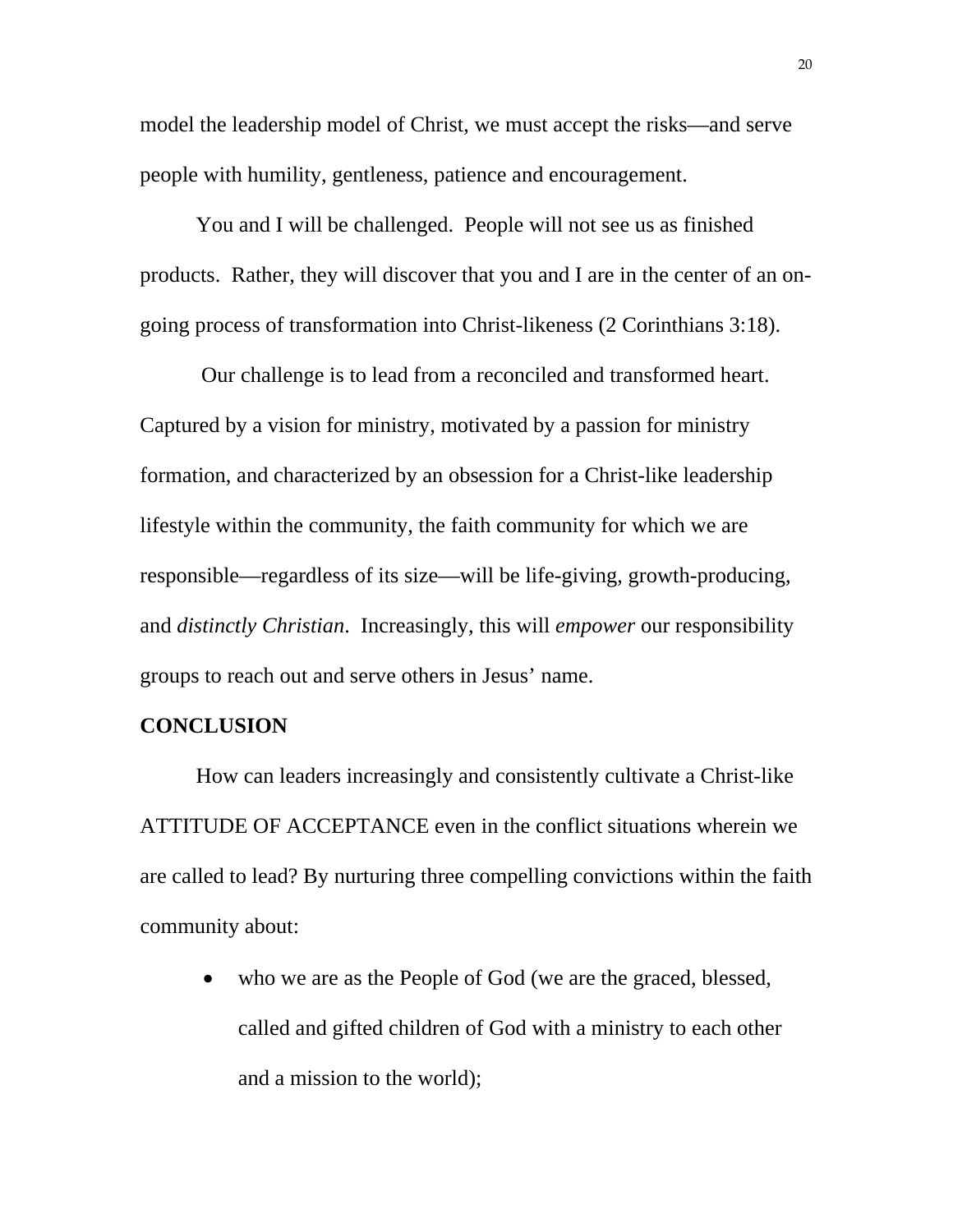- what we are called to do in the work of God (we are to walk worthy of our calling to participate with God in the reconciling of the world to Himself); and
- how we are to live together as the family of God (we are to live together as a community of faith nurturing and supporting each other in ministry and mission).

 These convictions cultivate and shape *An Attitude of Acceptance*  within us deeply and powerfully through

- **A VISION...FOR MINISTRY;**
- **A PASSION...FOR FORMATION**; and
- **AN OBSESSION... FOR COMMUNITY**!



## **JOY and PRAISE!**

The late Dr. Edwin Friedman stated in his writings,

## **THE MOST IMPORTANT ATTRIBUTE OF A LEADER IS NOT KNOWLEDGE OR TECHNIQUE BUT WHAT THE LEADER BRINGS IN HIS/HER PRESENCE. AND THE PRESENCE HE/SHE NEEDS IS A NON-ANXIOUS PRESENCE."**

**Edwin Friedman Foundation LEADERSHIP IN THE AGE OF THE QUICK FIX: A FAILURE OF NERVES**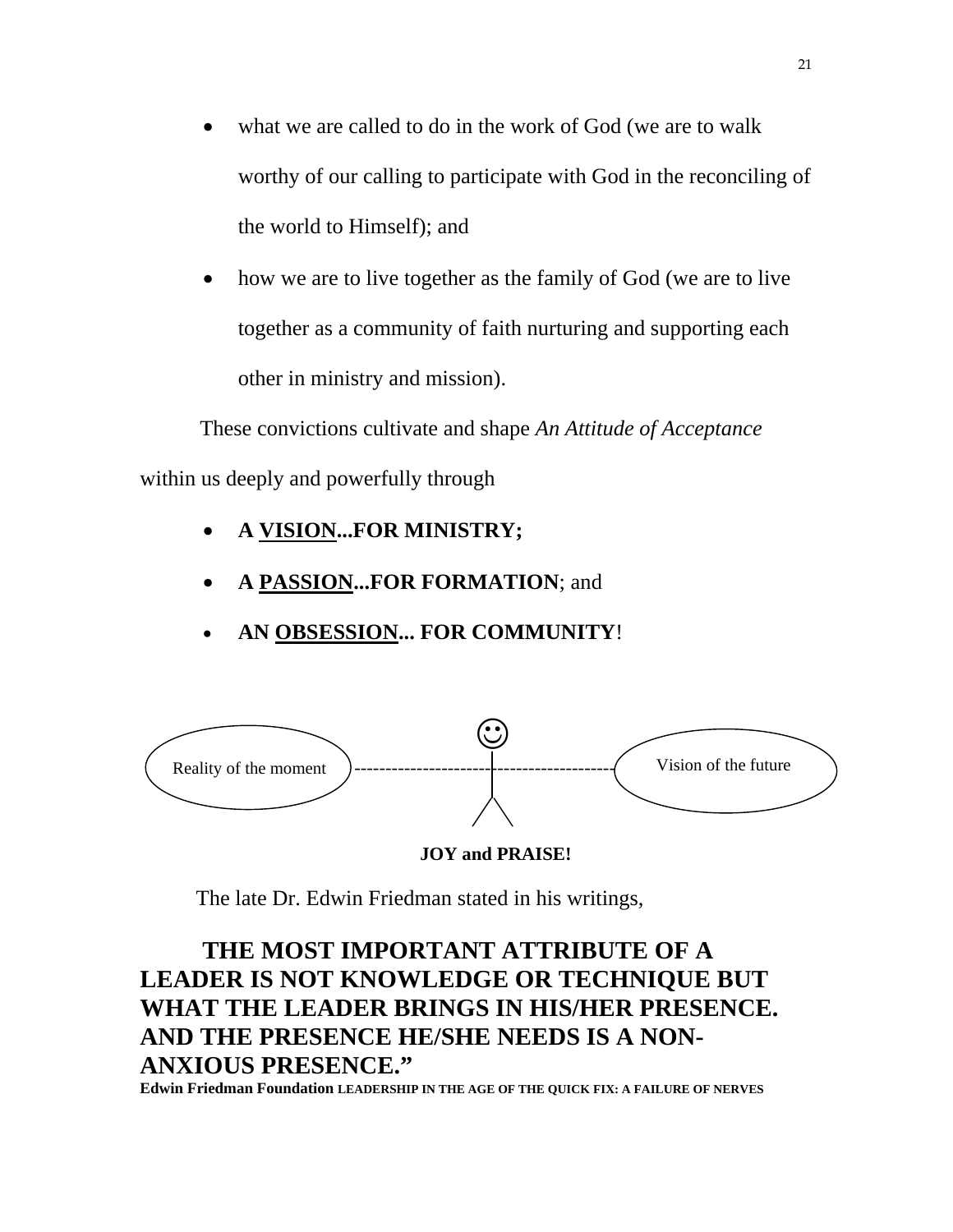*This* is leadership character. It is Christ-like servant leadership! To *this* leadership ministry we are uniquely called! It is both taught and caught!

 A biblical servant leader brings a "non-anxious" presence to difficult situations in a fellowship of faith.

 This "non-anxious" presence is nurtured by a grace-given ACCEPTANCE of OTHERS with whom we live and work.

Do we always live by the values we embrace and affirm? Unfortunately, not always. They will characterize us at our best and convict us at our worst. Yet, for the Spirit-filled Christian, these values flowing from a life "wholly" committed to living a holy life, by the grace of God, will increasingly shape us. We are being "transformed" to the image of Christ by the Spirit of Christ (cf II Corinthians 3:18).

 The mandate and invitation to live a holy life is summed up in the scriptural commands to "love the Lord thy God with all thy heart, soul, mind and strength, and thy neighbor as thyself." (Deuteronomy 6:5; Leviticus 19:18; Matthew 22:37-40; Mark 12:30-31). The one thing Spirit-filled Christians "will" to do is summed up in the holistic command and commitment to love God and love our neighbors as we love ourselves.

Holiness is a way of life, a grace empowered lifestyle. Our words, actions and behavior will reflect the holiness testimony we profess. In